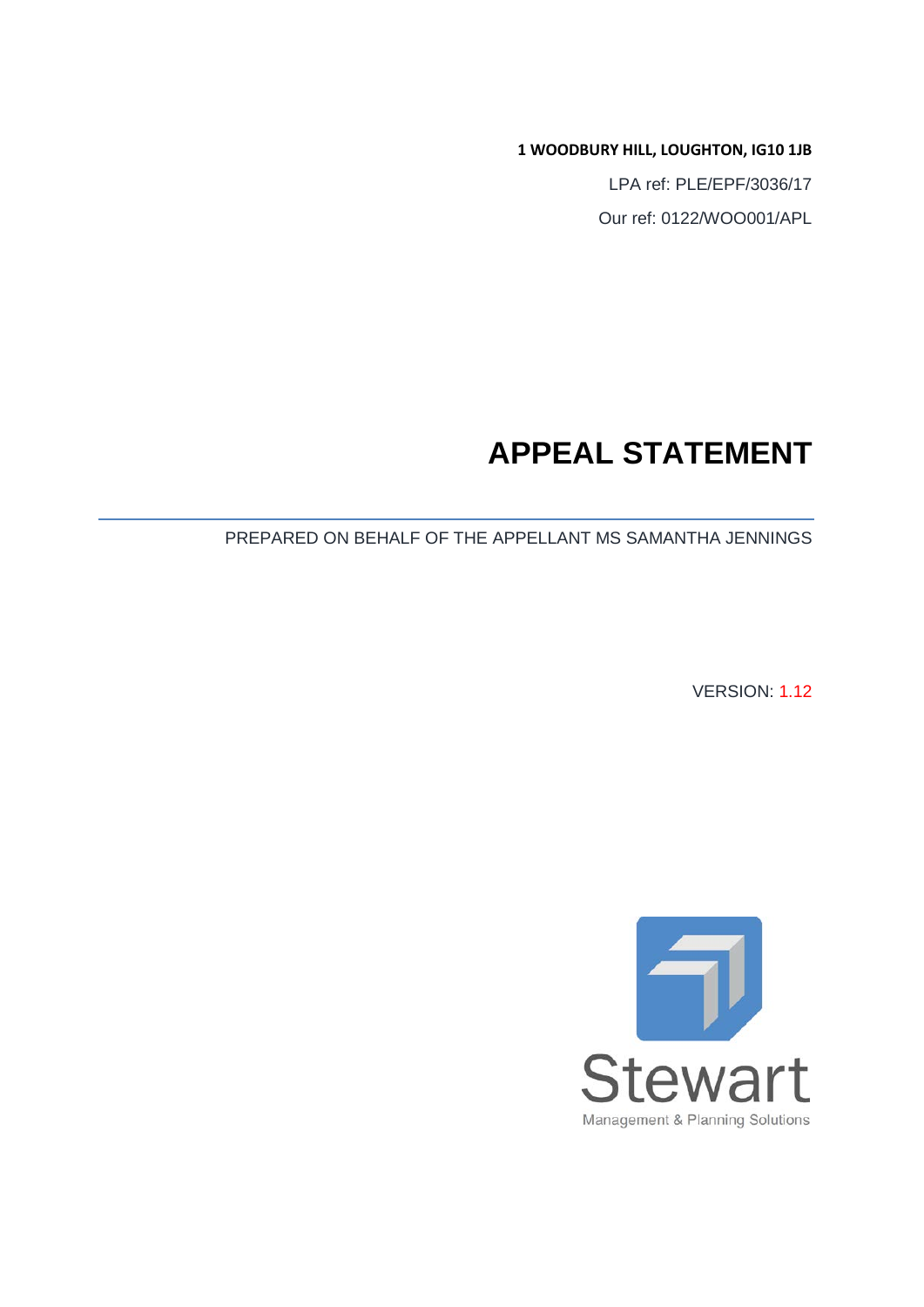# **Project Document Control**

| <b>Site/Project Name:</b> | 1 WOODBURY HILL, LOUGHTON, IG10 1JB |
|---------------------------|-------------------------------------|
| <b>Client:</b>            | Ms. Samantha Jennings               |
| Our ref:                  | 0122/WOO001/APL                     |
| <b>Other Ref:</b>         | PLE/EPF/3036/17                     |
| <b>Document Location</b>  |                                     |
| <b>Approvals</b>          | Client                              |

## **Prepared By:**

| <b>Document Owner(s)</b> | <b>Project/Organisation Role</b> |
|--------------------------|----------------------------------|
| <b>Ransford Stewart</b>  | Planning consultant              |
|                          |                                  |

#### **Document Version Control**

| <b>Version</b> | <b>Date</b> | <b>Author</b>           | <b>Change Description</b> |
|----------------|-------------|-------------------------|---------------------------|
| 1.0            | 14/03/2018  | <b>Ransford Stewart</b> |                           |
| 1.1            | 15/03/2018  | <b>Ransford Stewart</b> |                           |
| 1.2            | 19/03/2018  | <b>Ransford Stewart</b> |                           |
|                |             |                         |                           |

#### **Distribution List**

| <b>Version</b> | <b>Date</b> | Name(s) |
|----------------|-------------|---------|
| 1.1            | 15/03/2018  |         |
| 1.2            | 19/03/2018  |         |
|                |             |         |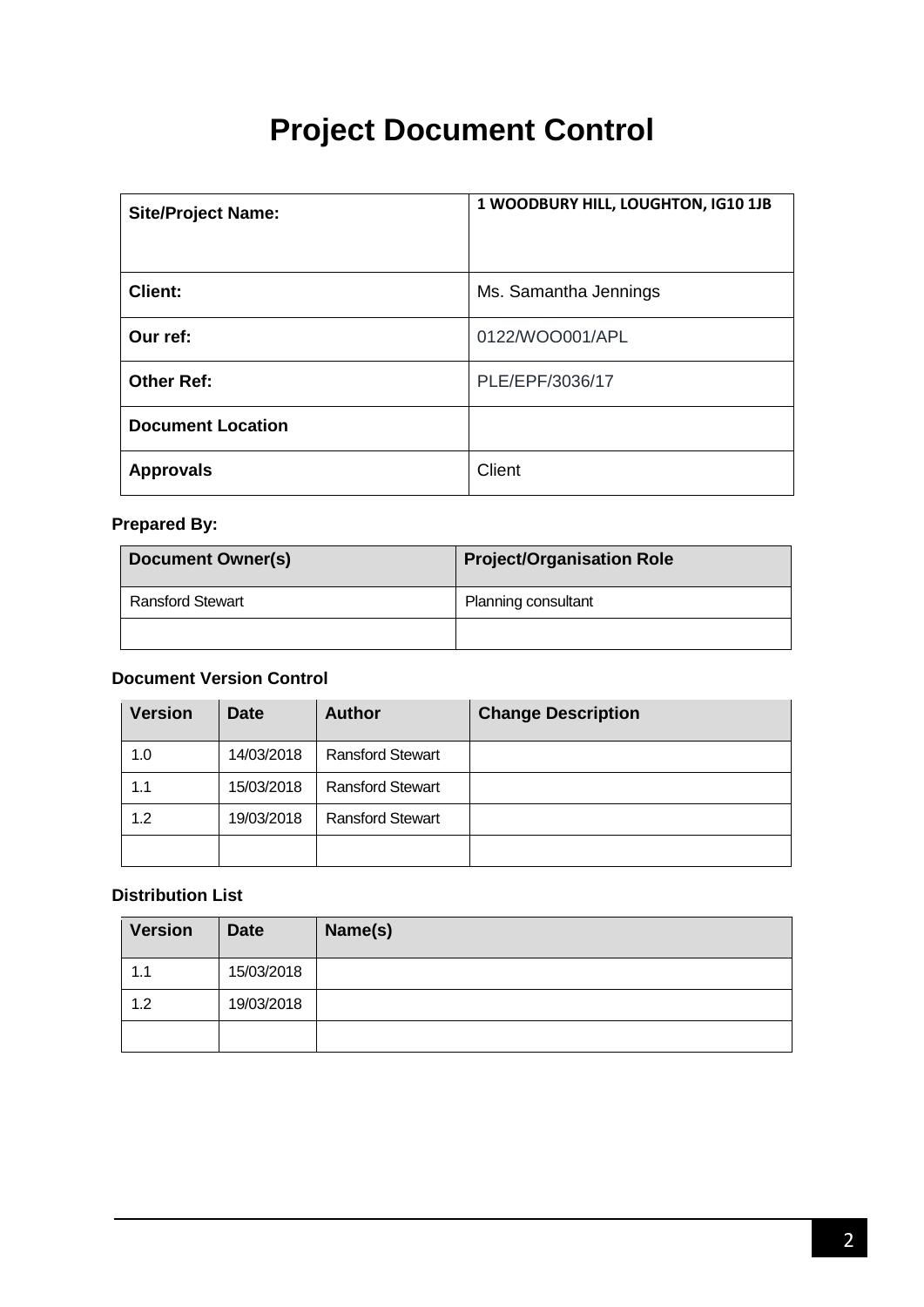# 1 Woodbury Hill, Loughton, IG10 1JB

Removal of further sections of roof above ground floor addition at the rear and raising of part of ground floor back addition – representing revisions to previously approved scheme ref EPF/2744/16

## **INTRODUCTION**

This statement has been produced by Stewart Management & Planning Solutions to support an appeal concerning the refusal of planning permission for the above development.

The application that is the subject of this appeal was submitted to Epping Forest District Council, the Local Planning Authority, via the Planning Portal on 8<sup>th</sup> November 2017 and validated on 24<sup>th</sup> November 2018. Planning permission was refused on 21st February 2018 by the Planning Committee, against officer recommendation, due to their concerns regarding the impact of the proposed development on the streetscene and the York Hill Conservation Area.

This statement considers the development in relation to the development plan/local development framework and then considers the amenity implications of the proposal and its impact on the character and appearance of the street scene and the York Hill Conservation Area.

This statement demonstrates that the appeal proposal is in general accordance with the development plan/local development framework.

The statement concludes that the proposed development is properly conceived to reflect its planning circumstances and would be entirely consistent with the character of the area, contrary to the Local Planning Authority's assertions and should therefore have been approved consistent with paragraph 14 of the NPPF.

## **THE SITE AND ITS SURROUNDINGS**

Woodbury Hill is an unclassified road that forms part of a network of streets on the north east fringe of Loughton, east of the A121. The area is on generally rising land and commands views over Epping Forest to the north and east and over the Thames Valley to Canary Wharf and the Kent Hills to the south. Much of the area falls within the York Hill Conservation Area, designated first in 1977.

The site overlooks the green at the top of York Hill which is the centre of the Conservation Area.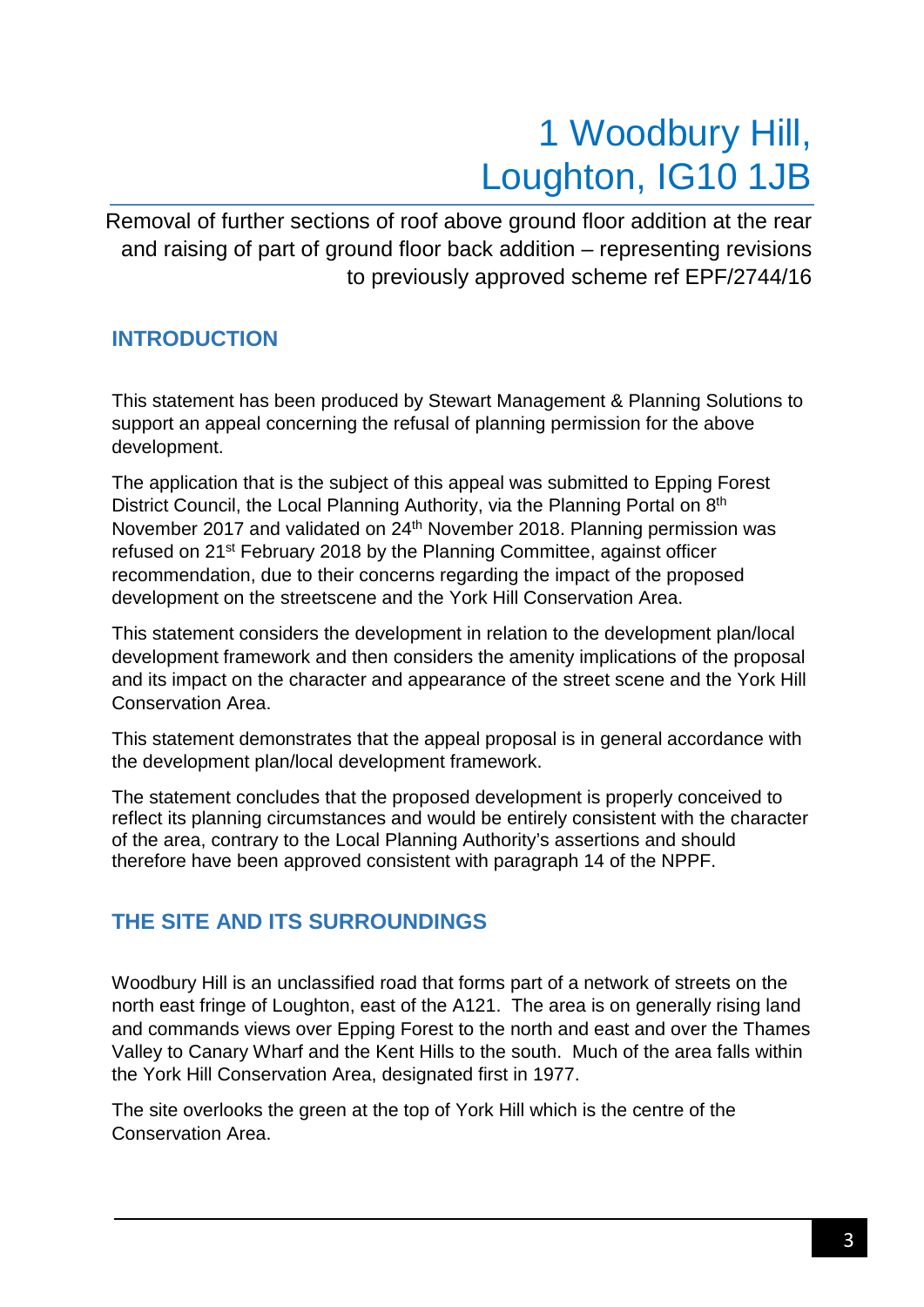Woodbury Hill loops round first north west then south west from its junction with York Hill in the east to its junction with King's Hill in west. The area is generally residential in character with houses varying in age from 17th Century to late 20th Century with a correspondingly wide range of size, designs and styles.

The application property is a mid-20th Century two storey chalet style house with an asymmetrical ridge roof profile. The property fronts onto Woodbury Hill but has a flank elevation facing onto York Hill whilst the rear elevation looks onto Potters Close. However, all elevations are heavily treed. The application property is one of a group of 6 properties of similar style fronting Woodbury Hill or Potters Close to the rear.

A site location plan is included with the appeal documentation.

## **PLANNING HISTORY**

The property appears to have been built in the mid- to late- 20th Century as a 4 bedroom single family house. It has been extended to include single storey rear extensions and side dormer windows pursuant to planning permissions EPF/0361/81/ EPF/1164/80, EPF/0578/80, EPF/0576/92 and EPF/1180/97. It is understood that some if not all of the single storey rear extensions originally proposed flat roofs as the 1992 consent proposed the installation of a pitched roof over an existing rear extension (**Document 2**).

In December 2016, planning application EPF/2744/16 was approved for:

Rearward extension of depth of existing patio by 1.5m and erection of 2m high privacy screen, removal of hanging tiles from elevations to be replaced with render, provision of two Juliet balconies at first floor rear, erection of front porch underneath existing first floor front projection, and alterations to elevations.

As part of the proposals it was intended to remove two segments from within the existing pitched roof volume beneath the two, existing rear facing first floor windows so that the cills could be lowered to accommodate patio doors and Juliet balconies. However, in preparing the construction details, it became apparent that this would entail creating two, unrelated areas of flat roof and at least 10 points with significant risk of unwanted water penetration from the roof cut-out area into the rooms below. It was noted that the simplest solution that would enable the provision of the patio doors and Juliette balconies would be removal of the pitched roof elements in total. An application was made to enable this adjustment as a non-material amendment to the approved development scheme but this was dismissed by the Local Planning Authority and the appellant was advised that a full application would be required (application EPF/2629/17).

The application that is the subject of this appeal was submitted in response to advice contained in the decision notice for application EPF/2629/17.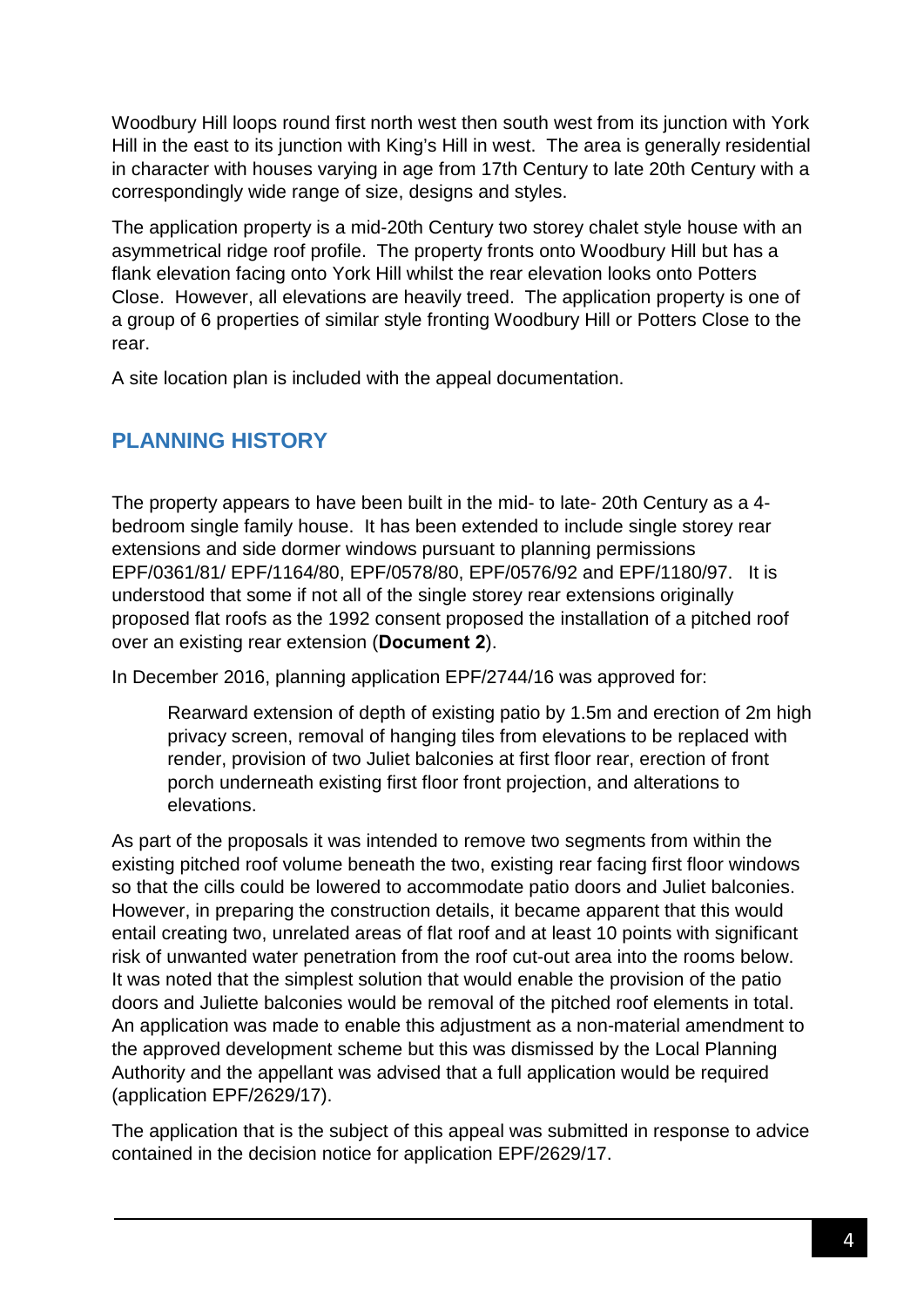## **THE APPEAL PROPOSAL**

The application that is the subject of this appeal proposes the wholesale removal of the pitched roof elements over the existing ground floor rear extensions. The roofing would then be reinstated as a unified conventional warm deck flat roof across all of the rear extensions. The datum for the new flat roof would be set by the floor level at first floor level. Therefore, whilst the bulk of the existing roofs and their slopes would be lost, the eaves level of the southern portion of the rear extensions would need to be raised to match the eaves level over the northern portion. Overall, the height of the rear extensions would be reduced as a result of the proposed development.

The development approved under application EPF/2744/16 is in the course of construction and whilst the original lean-to roofs have been removed. No work has been commenced in relation to their reinstatement pending the outcome of this appeal.

#### **The application process**

The application was publicised by the Local Planning Authority by way of individual notification letters to the adjacent properties. Two letters of objection were received in response as well as an objection from the Loughton Town Council. Details of the grounds of objection raised by local residents are set out in the officers' report which is attached as **Document 1**. Document 1 also contains the officers' responses. In the main, officers were of the view that the concerns raised were without foundation or were not valid planning considerations. Officers duly recommended approval, subject to planning conditions primarily aimed at safeguarding the amenity of adjoining and nearby residents against overlooking from the flat roof elements of the development scheme.

However, when the officers' recommendations were considered by the planning committee on 21st February 2018, the committee chose to set aside their officers recommendation for approval and refuse planning permission, expressing concerns regarding the likely impact of the development on street scene and the character of the York Hill Conservation Area.

A copy of the decision notice has been supplied as part of the appeal documentation.

This appeal was lodged on 19<sup>th</sup> March 2018.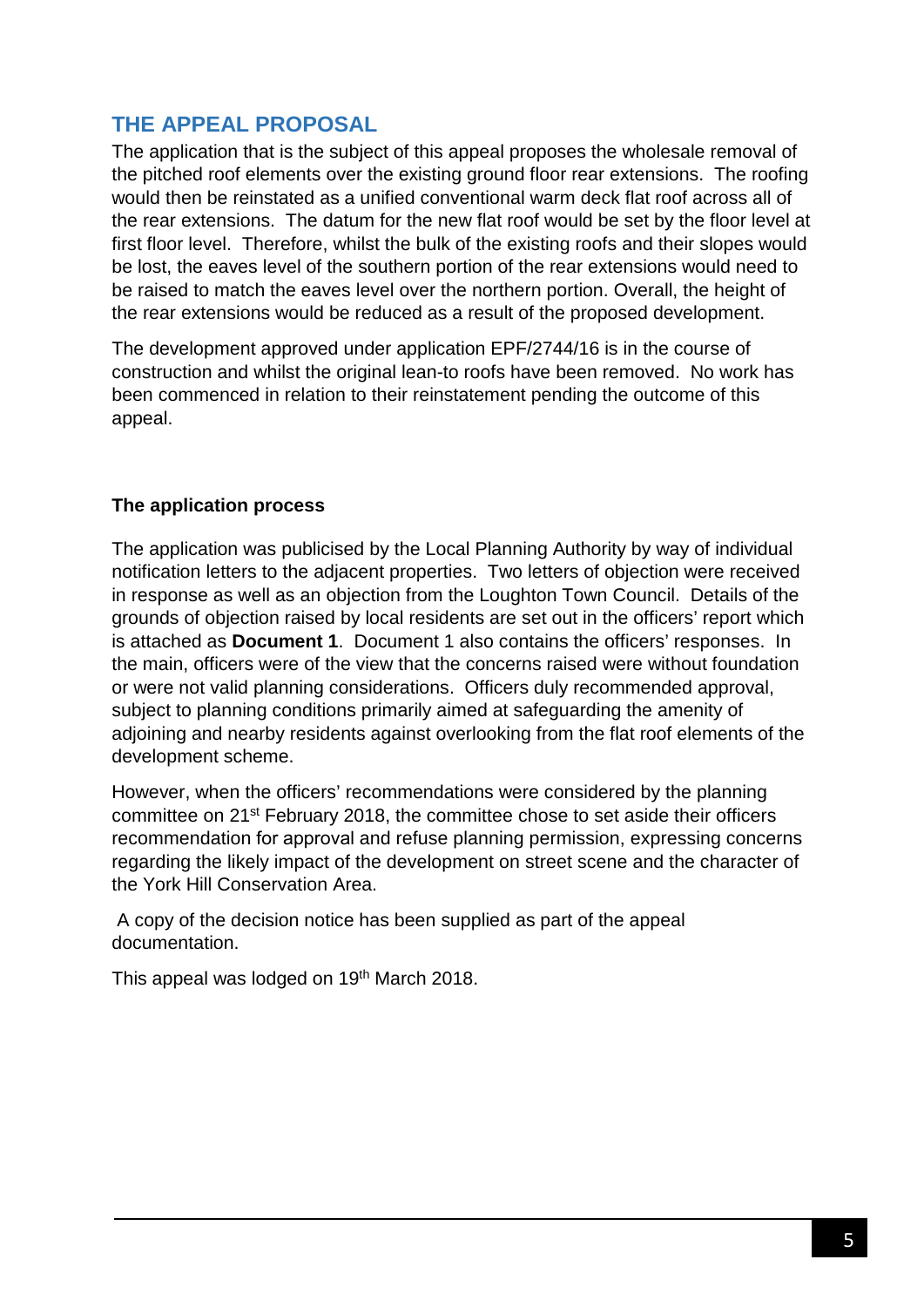## **PLANNING POLICY CONTEXT**

Sections 54A and 70(2) of the Town and Country Planning Act 1990 lay down the basic rules for determining planning applications. Section 54(A) states that:

Where in making any determination under the Planning Acts, regard is to be had to the development plan, the determination should be made in accordance with the plan unless material considerations indicate otherwise.

The principle of the plan-led system of development control articulated in section 54(A) of the 1990 Act is carried forward, in slightly modified form, in Section 38(6) of the Planning and Compulsory Purchase Act 2004.

#### **National Planning Context**

In March 2012 the National Planning Policy Framework was adopted, replacing all existing Planning Policy Statements and Guidance.

The NPPF granted Local Planning Authorities one year from publication (to 27th March 2013) to apply their relevant policies adopted since 2004 to the determination of planning applications. As this period has now elapsed, Local Planning Authorities may only give relevant policies weight according to their consistency with the NPPF.

At the heart of the NPPF is a presumption in favour of sustainable development. There are three dimensions to sustainable development: economic, social and environmental. The social role, which references supporting strong, vibrant and healthy communities, and the environmental role, which refers to protection and enhancement of the natural and built environment, are of most relevance to the appeal proposal.

It is a core principle of the NPPF that planning should proactively drive and support sustainable development to deliver the homes, businesses and workspaces, and thriving places that the country needs. For decision-making, Local Planning Authorities are therefore encouraged to approve without delay development proposals that accord with the development plan (paragraph 14).

Paragraph 50 calls upon the planning system to deliver a wide choice of quality homes to meet local needs and support the creation of sustainable, inclusive and mixed communities.

The NPPF also recognises that good design is a key aspect of sustainable development and is a key aspect of good planning. However, paragraph 60 warns that:

Planning policies and decisions should not attempt to impose architectural styles or particular tastes and they should not stifle innovation, originality or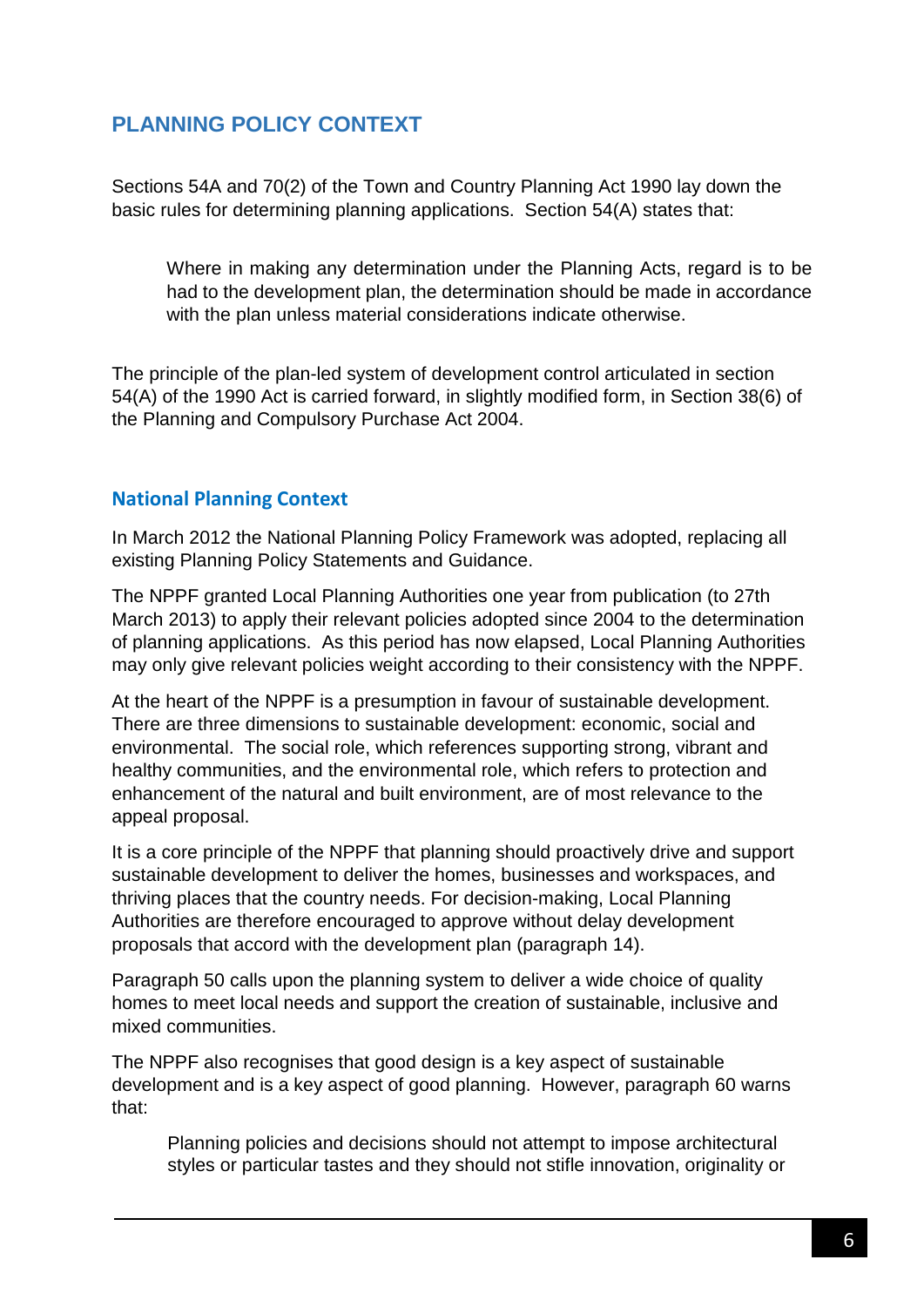initiative through unsubstantiated requirements to conform to certain development forms or styles.

In relation to heritage matters, the NPPF advises that the conservation and enhancement of the historic environment is a key purpose of the planning system. Paragraph 132 advises that:

When considering the impact of a proposed development on the significance of a designated heritage asset, great weight should be given to the asset's conservation. The more significant the asset the greater the weight should be.

However, a proportional approach is advised in the consideration of heritage matters and developments that might impact on the significance of heritage assets, in particular. Paragraph 133 advises that where development leads to substantial harm or loss of significance of a heritage asset, planning permission should be refused. Paragraph 134 goes on to advise that where development would lead to less than substantial harm a more balance approach should be taken. Specific advice concerning development in Conservation Areas is set out in Paragraph 138 which states:

Not all elements of a World Heritage Site or Conservation Area will necessarily contribute to its significance. Loss of a building (or other element) which makes a positive contribution to the significance of the Conservation area or world Heritage Site should be treated either as substantial harm under paragraph 133 or less than substantial harm under paragraph 134, as appropriate, taking into account the relative significance of the element affected and its contribution to the significance of the Conservation Area or World Heritage Site as a whole

#### **Development Plan**

For the purposes of the appeal proposal, the development plan for the area comprises the Epping Forest District Local Plan, adopted in 1998. Some of these policies are still in force. In 2006 the Council adopted the Local Plan Alterations, which replaced parts of the 1998 Local Plan.

The Local Planning Authority is preparing to submit a new Local Plan to the Secretary of State for Communities and Local Government for independent examination. The Epping Forest District Local Plan (Submission Version) 2017 has been subjected to two rounds of consultation prior to being approved for submission. It therefore has some weight.

Both documents contain policies designed to enable the provision of new development generally and in a sustainable manner and have been reviewed for consistency with the NPPF.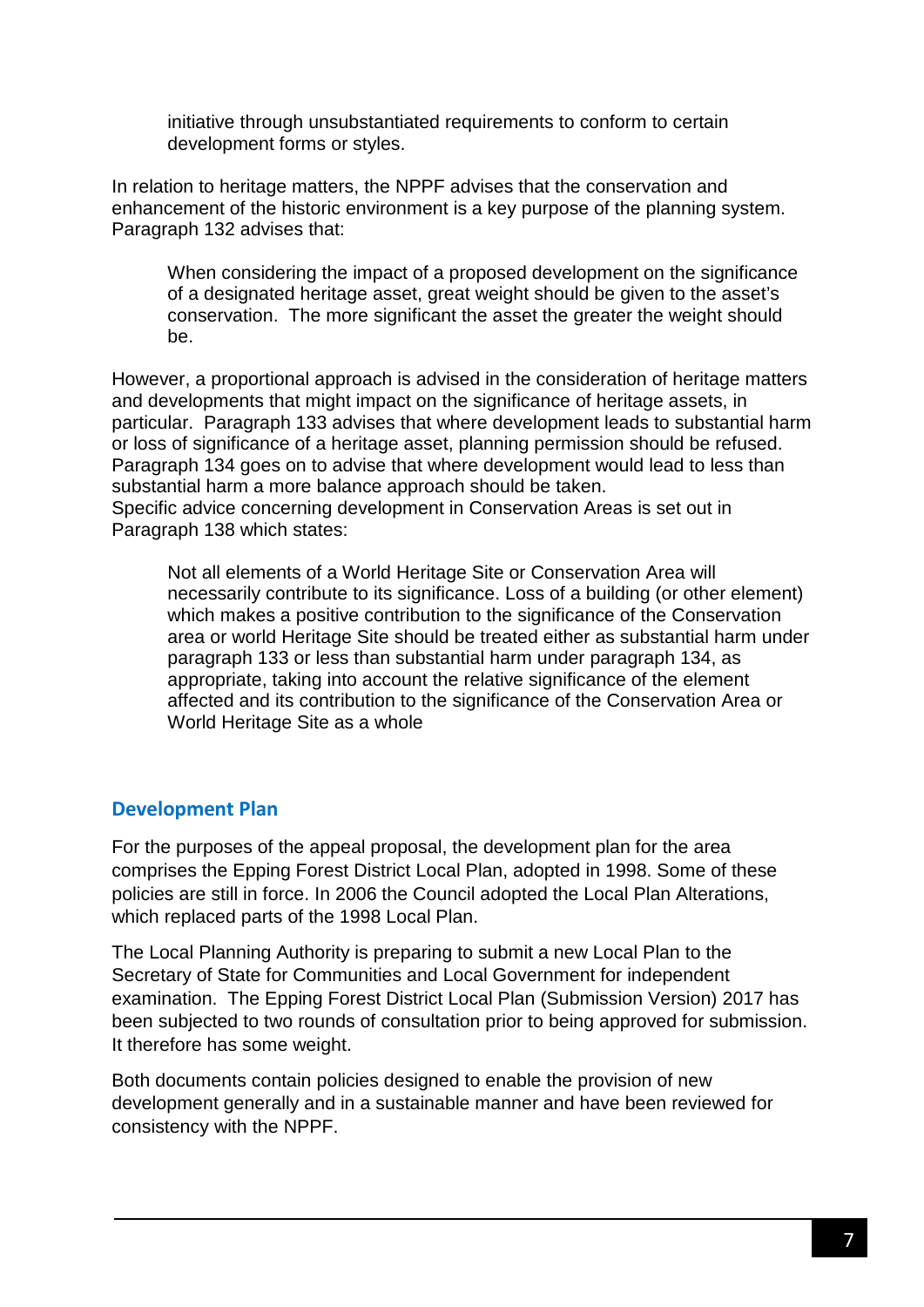#### Epping Forest District Local Plan 1998 and Alternations 2006 (published 2008)

The Local Planning Authority's decision notice refers to Policies CP2 (iv), HC7 and DBF<sub>10</sub>

Policy CP2 (iv) is part of an overarching strategic policy. It is concerned with the protection and enhancement of designated areas of recognised environmental merit. This would include Conservation Areas.

Policy DM1 is a broadly-based policy mainly concerned with the physical aspects of development within Conservation Areas. It calls for new developments to be sympathetic to the character and appearance of the Conservation Area within which it is proposed. It also sets out a range of building features typically found in Conservation Areas that it is desirous to safeguard or replicate. This includes "traditional" pitched roofs, visual intricacy consistent with the facades of historic buildings, "traditional" facing materials. However, officers passed comment on all of these matters in their report to committee observing that the building dates back to the 1960s or 1970s; there is screening along the highway boundaries; the trees are protected by virtue of their location within a Conservation Area; and that the flat roofs are compatible with the more contemporary design of the host building.

Policy DBE10 is specifically concerned with residential extensions which it requires to complement and, where appropriate, enhance the street scene and the host building. This it says will be achieved paying close attention to:

(a) the scale, form, detail, elevations, materials, roof treatment and fenestration of the existing building; and

- (b) separation from any neighbouring buildings; and
- (c) the existence of any landscaping in the locality.

The officers' report to committee gives comment on each of these elements, as indicated above, and concludes by finding the proposed arrangements acceptable.

#### Epping Forest District Local Plan (Submission Version) 2017

Policies DM7A and DM9 are development management policies which are also cited in the Local Planning Authority's decision notice.

Policy DM7A is concerned with the historic environment and carries forward the requirements of Policy CP2 (iv). Whilst DM9 is a generic design policy that aims to secure high quality design in all developments and, which in this regard, carries forward the requirements of DBE10.

#### York Hill Conservation Area – Character Appraisal and Management Plan April 2014

Although not mentioned by the Local Planning Authority in the officers' report to the planning committee or the decision notice, the York Hill Conservation Area – Character Appraisal and Management Plan is relevant to the consideration of the appeal proposal.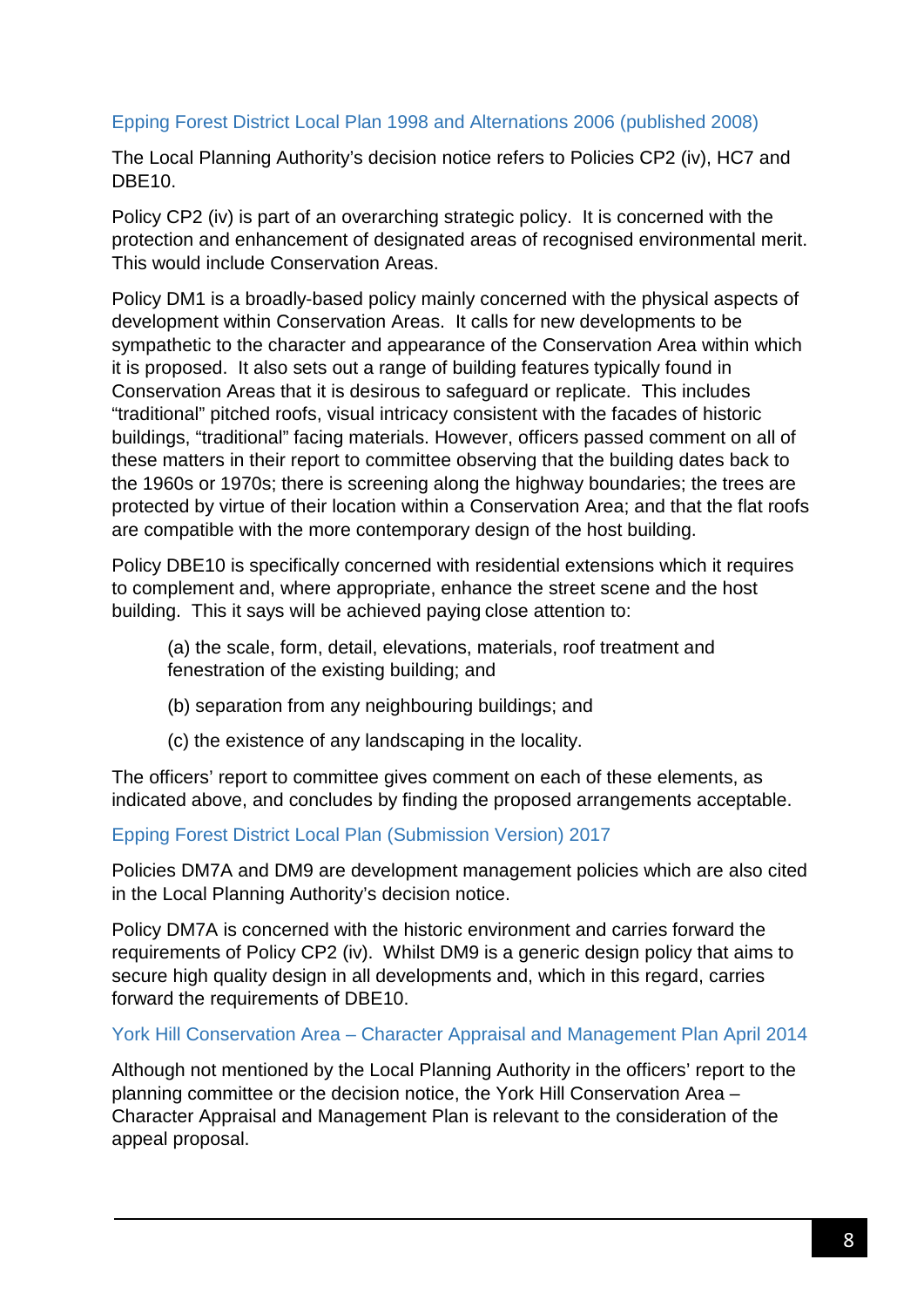### **Comments on reasons for refusal**

The application that is the subject of this appeal was refused for the following reason

*By reason of their bulk, design and prominence when seen from the highway, the proposed alterations to the existing rear extensions result in a form of development that appears incongruous within the street scene and consequently fails to preserve the character and appearance of the York Hill Conservation Area. Accordingly, the proposal is contrary to the adopted Local Plan and Alterations policies CP2 (iv), HC7 and DBE10 (i) and to the Draft Local Plan (Submission Version 2017) policies DM7 A and DM9, all of which are consistent with the National Planning Policy Framework.*

The main issues of concern raised by the committee can be summarised as follows:

- (i) The bulk and design of the resulting from the alterations;
- (ii) The visibility of the proposed alterations;
- (iii) The impact on the character of the area.

The planning committee's reasoned justification for reaching this decision against its officers' recommendation is not set out in detail within the published agenda and minutes of the committee. The planning officers' report to committee addresses each of the concerns raised by the committee and constitutes the grounds of appeal against the Council's decision to refuse planning permission. This section of the appeal statement examines each of these issues in turn.

#### Bulk and design

By virtue of a series planning permissions granted in the 1980s and 90s, there is already planning permission in place for the erection of the existing rear extensions at the appeal site. Those original extensions were provided with lean-to style pitched roofs which, by virtue of the depth of the extensions and the roof pitch angle, presented a considerable bulk of roof above the eaves line. They also concealed a substantial amount of the original rear elevation of the host building such that the original character of the building was substantially changed and effectively lost.

The application EPF/2744/16 sought to install full height patio doors, in place of the existing windows in the rear elevation, by cutting out sections of the roofs over the ground floor extensions (**Document 2**). This would have created a mess of roof pitches, slope angles, inward-facing cheeks and external balconies. Moreover, the design and appearance of the rear elevation would be further changed from it's original form in a manner that paid little attention to the design conventions of the building or the area. Nonetheless, the scheme was granted planning permission.

By contrast, the appeal proposal sets out to remove the bulk of roofs over the existing rear elevations and reinstate much of the original rear elevation above ground floor level; the portion that is readily visible from outside of the site. Whilst the eaves height of the southern rear extension would be raised, the point at which it would join to the rear elevation at first floor level would be correspondingly reduced.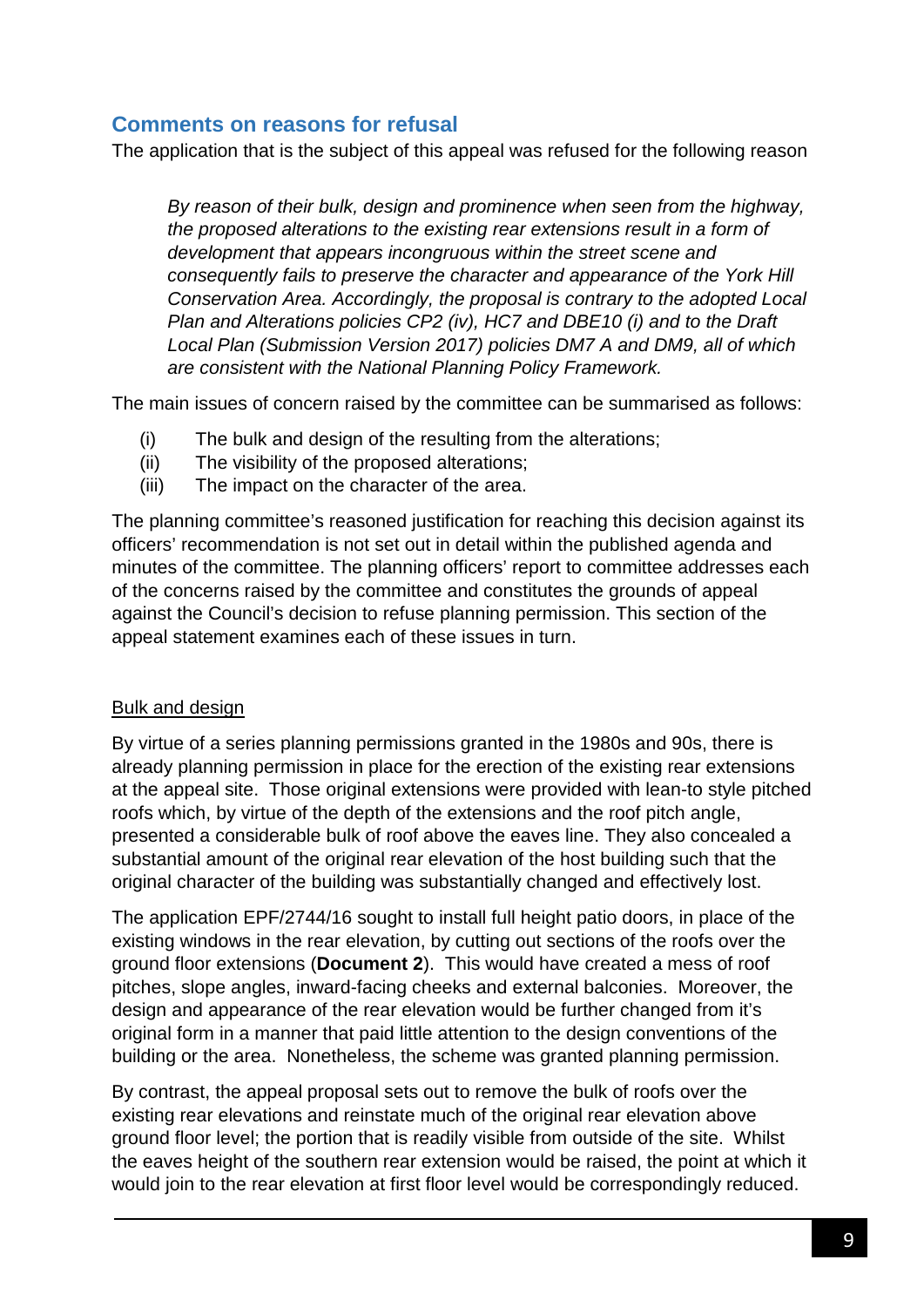With regard to the resulting design of the rear extensions, the appellant would concur with the case officer's view that the flat roofs would be more in-keeping with the more contemporary design of the host building. It is significant to note in this regard that the property is not listed and that there are no listed buildings in the immediate surroundings that might be impacted by the appeal proposal.

The appellant is mindful that the Council's Conservation officer did not share this view, however, the references to the appearance of the original building fails to recognise that the building has been substantially altered from its original form in all elevations. Moreover, the appeal proposals offer the opportunity to reveal more of the form of the original rear elevation. Whilst we would accept that the application site is not a heritage asset in its own right, we would nonetheless submit that revealing more of the original building would have a beneficial effect on the Conservation Area pursuant to Local Plan and NPPF requirements.

#### Visibility

It is significant that both the Case Officer and the Conservation Officer refer to the tree screen on each highway boundary which would partially conceal the works that are the subject of this appeal. In fact, the tree screen on the York Hill boundary is recognised as a positive feature in the appraisal document for the York Hill Conservation Area. In common with all trees in Conservation Areas, these trees are protected by the Conservation Area designation and cannot be lopped, topped or removed without the prior consent of the Local Planning Authority. Moreover, according to paragraph 11.4 of the York Hill Conservation Area Appraisal and Management Plan, the Council has stated that it will not give consent for any work to trees that could be detrimental to the character, appearance or setting of the conservation area (policy HC6).The long-term retention of these trees is therefore entirely within the Local Planning Authority's hands and there should be no concern that the tree screen could be readily removed.

The appellant is mindful that the tree screen is deciduous in nature and that during the winter months there are ready views into the appeal site from York Hill, however, those views show, primarily the elevations above ground floor. Little, if any, of the ground floor, flat roofed extensions would be visible from outside the site. However, removal of the pitched roof elements would allow more of the original rear elevation to be revealed which it is considered would be a benefit to the area.

With such limited views of the appeal proposal from adjacent highways, the appellant would submit that the appeal proposal would be barely visible in the street scene and could not have the deleterious effect alleged by the Local Planning Authority in that regard.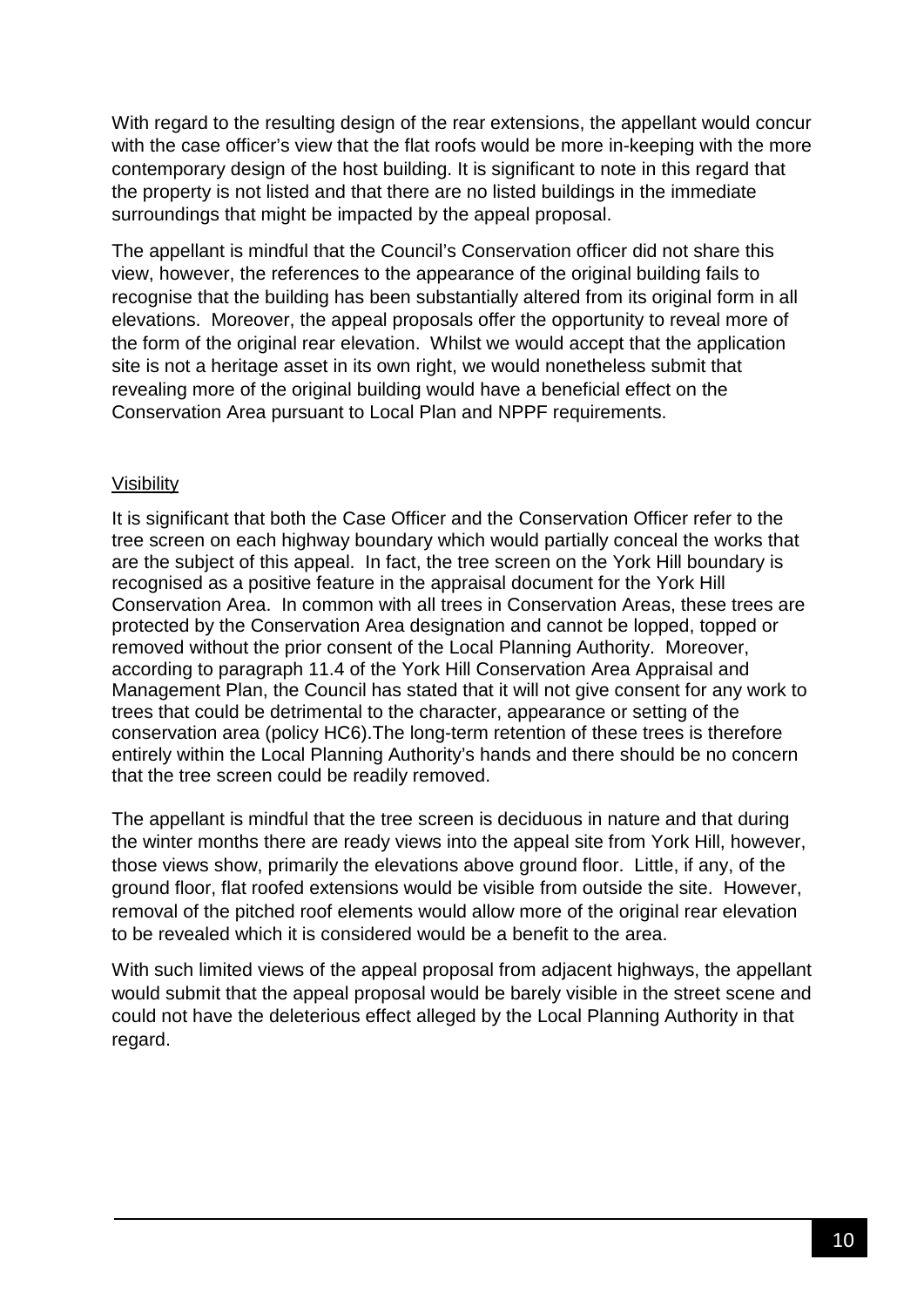#### Character of the area

Whilst it is clear that the Planning Committee was concerned that the proposed development would have an adverse effect on the character and appearance of the Conservation Area, they did not clearly set out what aspects of character and appearance they felt would be deleteriously affected. The appellant has therefore closely examined the York Hill Conservation Area – Character Appraisal and Management Plan 2014 in order to assess the relevance and extent of that concern.

The character of the York Hill Conservation Area is defined in paragraph 3.2 of the York Hill Conservation Area – Character Appraisal and Management Plan and refers to a number of landscape features – the steep hills, the triangular greens, the tall hedges; and a number of built features – the narrow lanes, the shape and size of house plots and the age range of the dwellings. None of these would be affected by the proposed development.

The greens at the top of York Hill, in front of the Gardeners Arms public house are acknowledged to be the heart of the York Hill Conservation Area. Whilst the appeal site fronts onto this area, there are no views to be had of the rear elevation of the appeal site where the works are proposed to be carried on. Similarly, the proposed works would not appear in any of the key views identified in paragraph 7.2 of the York Hill Conservation Area – Character Appraisal and Management Plan.

Detailed descriptions of the 6 character areas within the Conservation Area are set out in paragraph 7.3. However, the appeal site and its environs are not mentioned under character areas 5 or 6 which are the most relevant.

Finally, the site or proposals similar to the appeal proposal are not mentioned in paragraph 8.1 of the appraisal which deals with threats to the character of the area.

In all the circumstances, we would submit that the alleged threat to the character of the Conservation Area posed by the proposed development has been overstated.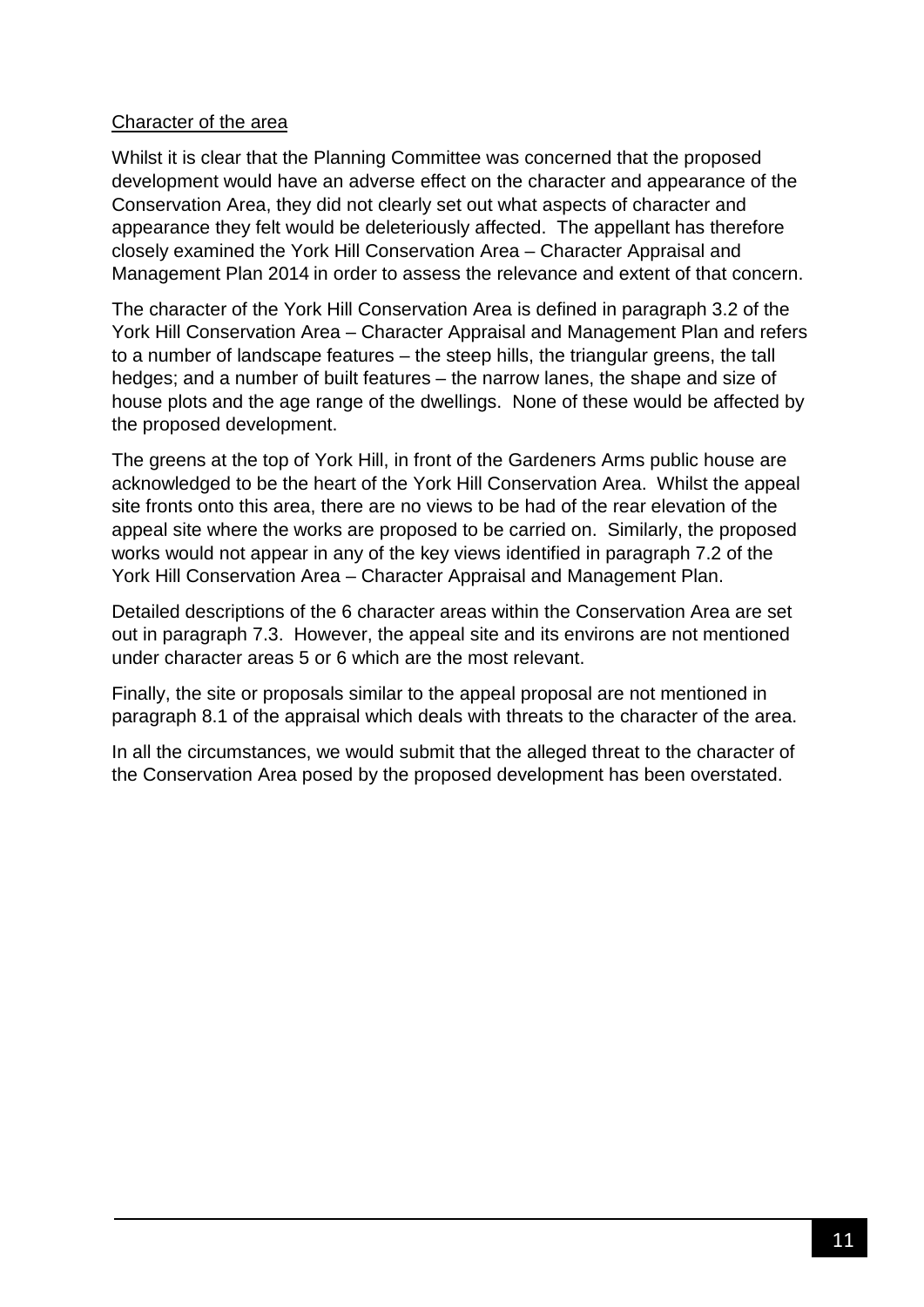## **Concluding remarks**

The Council's reasons for refusal are based on Policies CP2 (iv), HC7 and DBE10 (i) of the adopted Local Plan and Alterations policies and policies DM7 A and DM9 of the Draft Local Plan (Submission Version 2017).

This statement has examined the appeal proposals in relation to both the national and the local planning policy framework before looking at the planning and other merits of the design and their implications on the streetscene and the character of the Conservation Area.

The proposed development has been carefully designed to correspond to the design conventions of the existing house and the character of the area in which the appeal site is located.

The appellant considers that there would be no adverse implications for the street scene or the character and appearance of the York Hill Conservation Area. Indeed, as the bulk of the existing roofs is to be removed and more of the original building revealed at first floor level, the scheme would help to reinforce the integrity of the Conservation Area as on where well-designed buildings from many different eras happily co-exist. At worst it would simply not harm the area by virtue of its of it being barely visible from the public realm.

As the scheme is both consistent with the objectives of both local and national planning policy guidance and would have no adverse impacts on the character or appearance of the locality, the Inspector is respectfully requested to allow this appeal.

**Stewart M&PS**

**19th March 2018**

#### **Documents**

| Document 1 | Officers' report to Planning Committee 29th June 2016 |
|------------|-------------------------------------------------------|
| Document 2 | PL/EPF/576/92 Alteration from Flat to Pitch Roof      |
| Document 3 | York Hill Conservation Area – Character Appraisal and |
|            | Management Plan April 2014                            |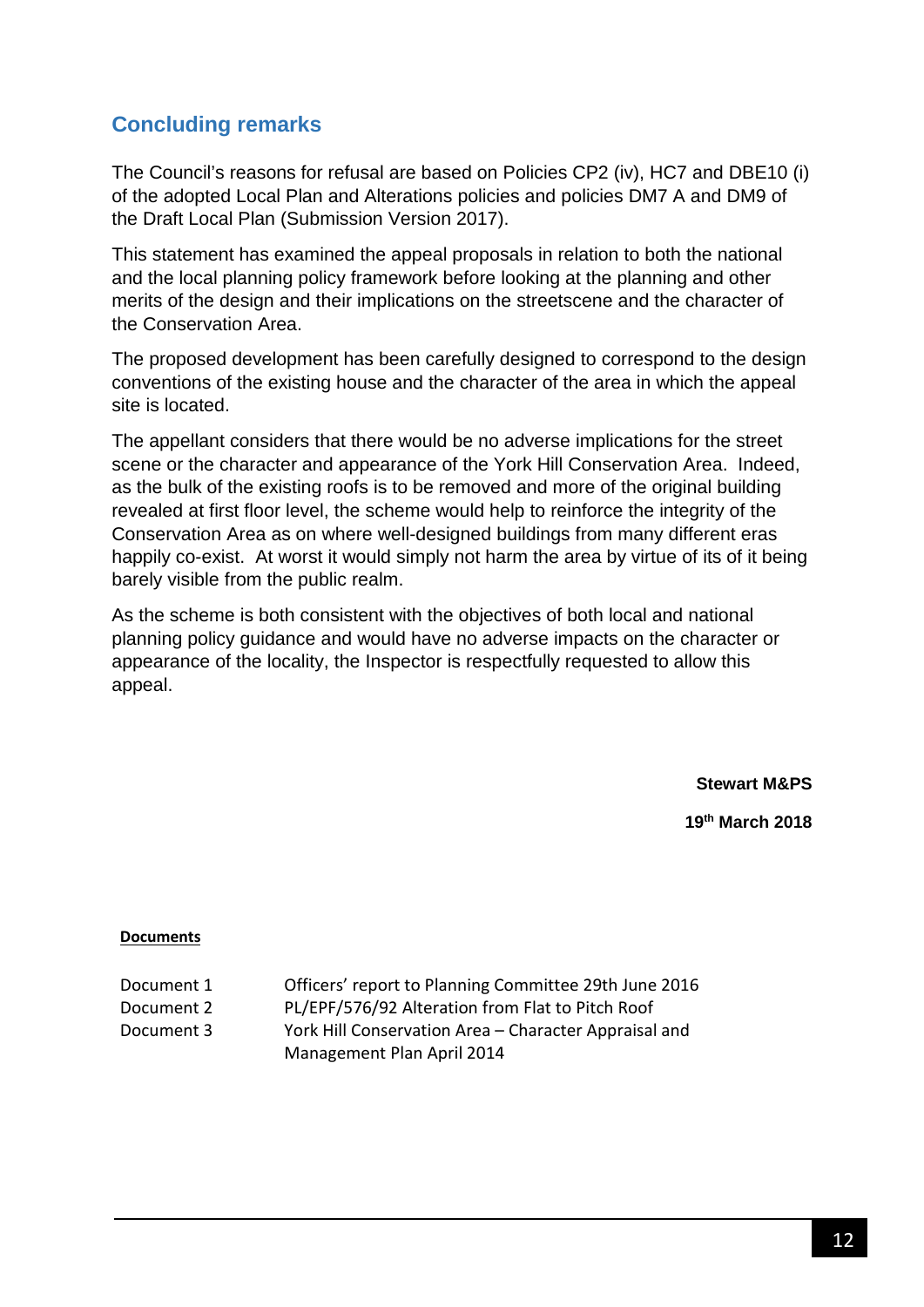## **DOCUMENTS**